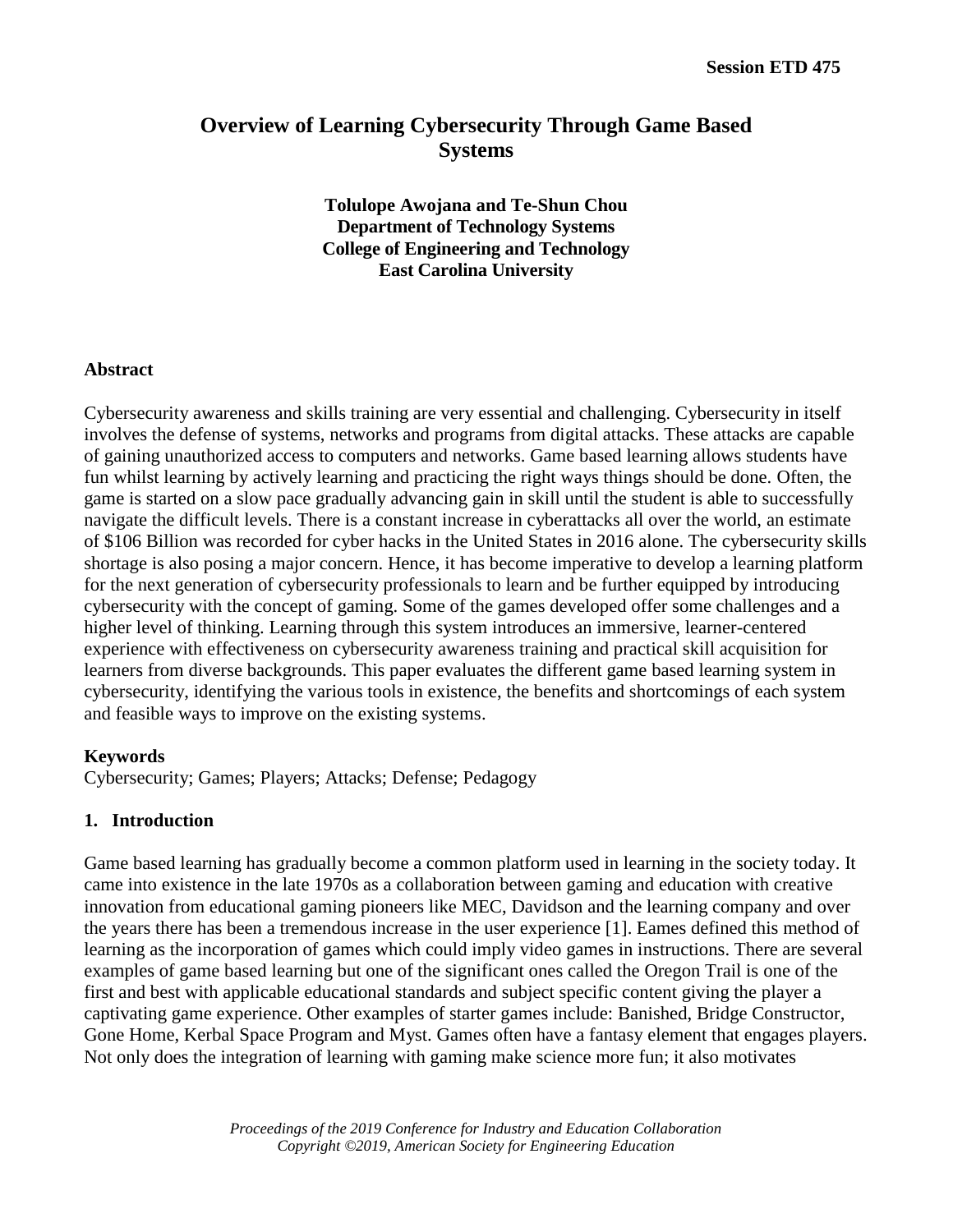students to learn, keeping them engrossed in the material so they learn more effectively and encourages them to learn from their mistakes. Games are often played for the sole purpose of fun, for taking up challenges and to outplay other opponents. It can also be used as a medium of relieving stress. Games can be played to boost a player's self-esteem and personal development. Through this method of learning, dialogues are created, and social and cultural boundaries are broken.

Learners involved in the game can evaluate how well they have performed and determine their next course of actions further sharpening their motivation and their level of engagement. It also puts forward a secure and contingent environment that encourages skill acquisition. The game based learning model has its application in various parts of the industries today particularly in areas like military, medicine, business, security, technology and physical training. The game based learning model is usually chosen depending on the learning objective. Cybersecurity has occupied a major part of the society today. According to Forbes, there should be an expected growth in the cybersecurity market to 170 billion by the year 2020 [\[3\].](#page-7-1) This growth stems from the increase in the trend of technology and other initiatives. There is a gap in the field of cybersecurity as reports indicates a paucity of over a million skilled cybersecurity professionals needed to deal with the current cybersecurity challenge[s\[4\]](#page-7-2)[\[5\].](#page-7-3) There is a constant increase in the estimated losses from cyber espionage and cyber-crime which results to billions every yea[r\[6\].](#page-7-4) With the evolvement of the various disciplines over time, there is a constant shift in the view of threats and vulnerabilities in cybersecurity today. Hence, it has become important to incorporate a game based learning system into the field of cybersecurity to engage the mind of the young adults thereby establishing a foundation of the skills required in information security and creating a form of passion within them to train them to become the next generation of cybersecurity professionals while having fun alongside.

The rest of the paper includes the review of the existing systems with proper classification on the categories identified, discussion on the advantages and disadvantages, conclusion on the best system in use till date.

### **2. Literature Review**

Several studies on the game based learning system in cybersecurity have highlighted its effectiveness and shown how skills and competencies are being improved through this learning process. Various pedagogic articles have also been published on the framework and objectives on training students in cybersecurity. However, this paper classified the different games illustrated into 3 different categories.

### **2.1. Category 1: Theoretical Description**

This category involves only the theoretical description of themes and concepts of cybersecurity without a representation of the actual gameplay. It does not require decision making with the understanding of the concepts of cybersecurity. Control-Alt-Hack, a tabletop card game built on the Ninja Burger mechanic was developed to raise awareness in information technology and cybersecurity. The game which is majorly focused on white hat hacking was built on the basis of the gaming mechanics by gaming powerhouse Steven Jackson Games[.\[7\]](#page-7-5) The purpose of the game is to make the young generation (fourteen years and above) familiar with terminologies in computer security. It was less focused on teaching the hands-on security skills. Denning et. al [\[8\]](#page-7-6) conducted a research on the design and evaluation to further inform technology builders and manufacturers with a major target on the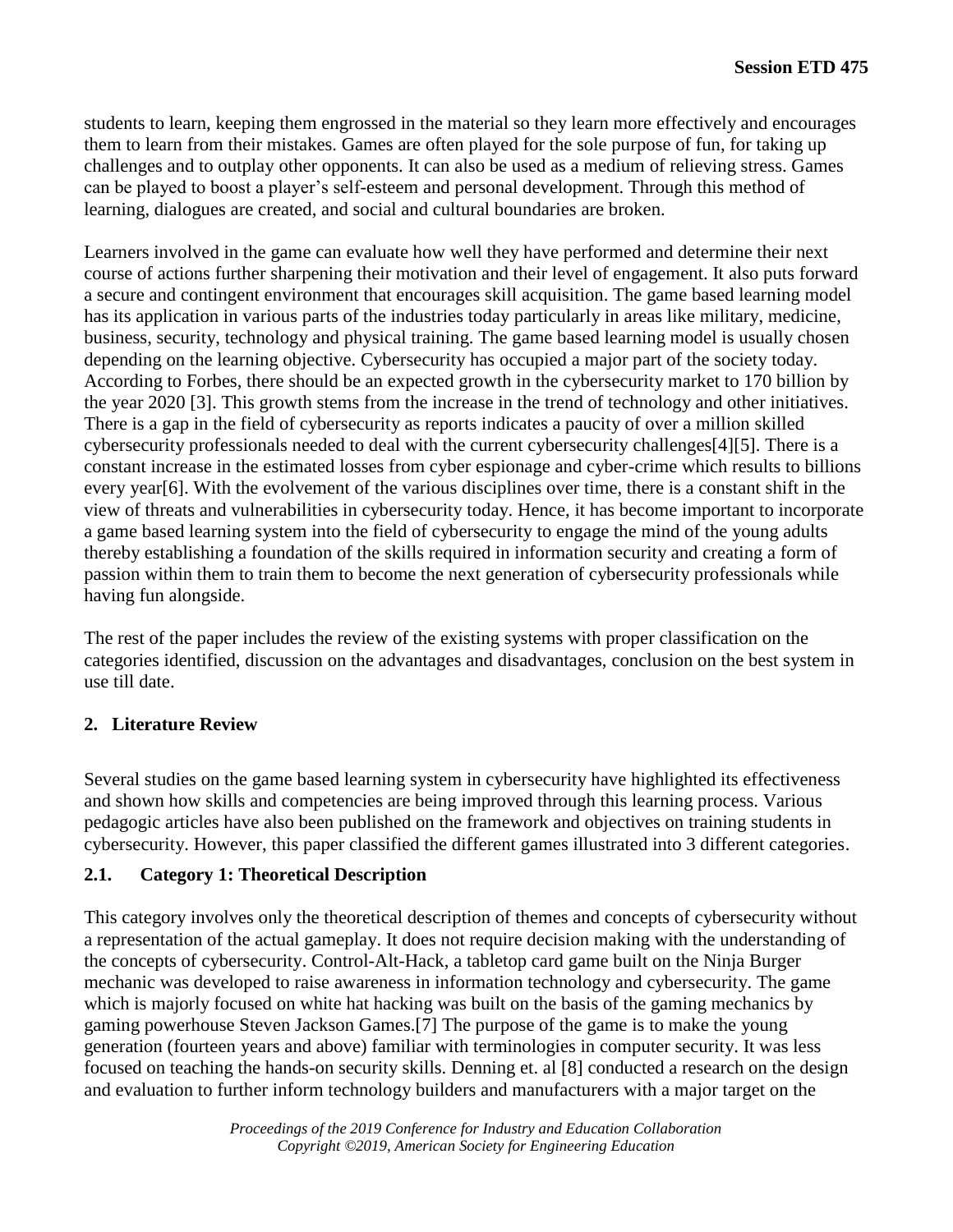primary and secondary education audience. It involved a competition between white hackers to become the CEO of a security company.

Stop That Post Game, an application introduced for younger players was developed by the National Center for Missing and Exploited Children on themes of safe online habits with minimum concepts on cybersecurity. "*In Stop That Post, for example, the player is told that friends or family are going to post something embarrassing online, and that they must race to stop them. The player then plays a 2D physics-based platformer, and if successful, they receive narrative feedback that the social media post was prevented*.["\[9\].](#page-7-7) The game gives a notion to players that through the use of this application, the social media habits of friends and families can be monitored remotely. The name Stop That Post implies that the player can stop friends and family from posting inappropriate videos, pictures and comments before it gets them in trouble. Shadowrun Returns, a pen and paper tabletop role-playing game (RPG) invented by a game developer named Jordan Weisman helped to introduce the concepts of cybersecurity by blending texts into gameplay. It involves the combination of cyberpunk aesthetic with high fantasy elements such as elves and dragon[s\[10\].](#page-7-8) Characters of both sexes (male and female) are generated in various skin colors for any of the meta-human races. An exact gear for the character's skill set would be chosen from any of the models designed. Players are not limited to just one character development path, once a player starts with a particular character archetype they are allowed to grow their character in the path they desire. As the game progresses, abilities from any archetypes can be combined for the RPG players. While playing the game, a message is received from an old friend murdered instructing you to look for the killer with a reward of money and life insurance in retur[n\[11\].](#page-7-9)

### **2.2. Category 2: One Player Game**

This category involves the games played by one person where the individual would be tested based on the understanding of cybersecurity concepts introduced in the application. Gestwicki et. al [\[9\]](#page-7-7) conducted a research on the observations and opportunities in Cybersecurity education game design and identified CyberProtect as a medium of learning with a very rich pedagogical content. The game developed by Carney Incorporation was created for the Defense Information Security Administration. It is usually played in rounds with the installation of assets of different levels of effectiveness on different locations on the network. After the completion of a round, another attempt of exercise is recorded. This is usually done with two screens in user friendly interface and gameplay. Giannakas et. al [\[12\]](#page-7-10) also developed a mobile game based application called CyberAware for K-6 Aged children on Cybersecurity Education and Awareness. The one player game has a conceptual framework that uses the ARCS (Attention, Relevance, Confidence and Satisfaction) Motivational Model as the Instruction Design Model. The CyberAware application involved games structured based on different fields in cybersecurity, progressing in the application by unlocking different fields in cybersecurity known as security shields thereby transitioning through the paths gradually and in a bid also learning the rudiments in cybersecurity. Different topics on security or privacy were listed on the application associated with a series of mini-games. The virtual "security shield" associated with each mini-game is unlocked upon completion. A CyberAware Certificate is awarded to the learner upon the accomplishment of all the hurdles in the game. The application was designed with scalability which increased the level of difficulty of a mini-game after the other. It was tested on 43 elementary students aged between 9 to 11 years. Before taking the test, the students had to attend a security learning course in accordance to their curriculum. Then, a preliminary evaluation was carried out through the use of pre and post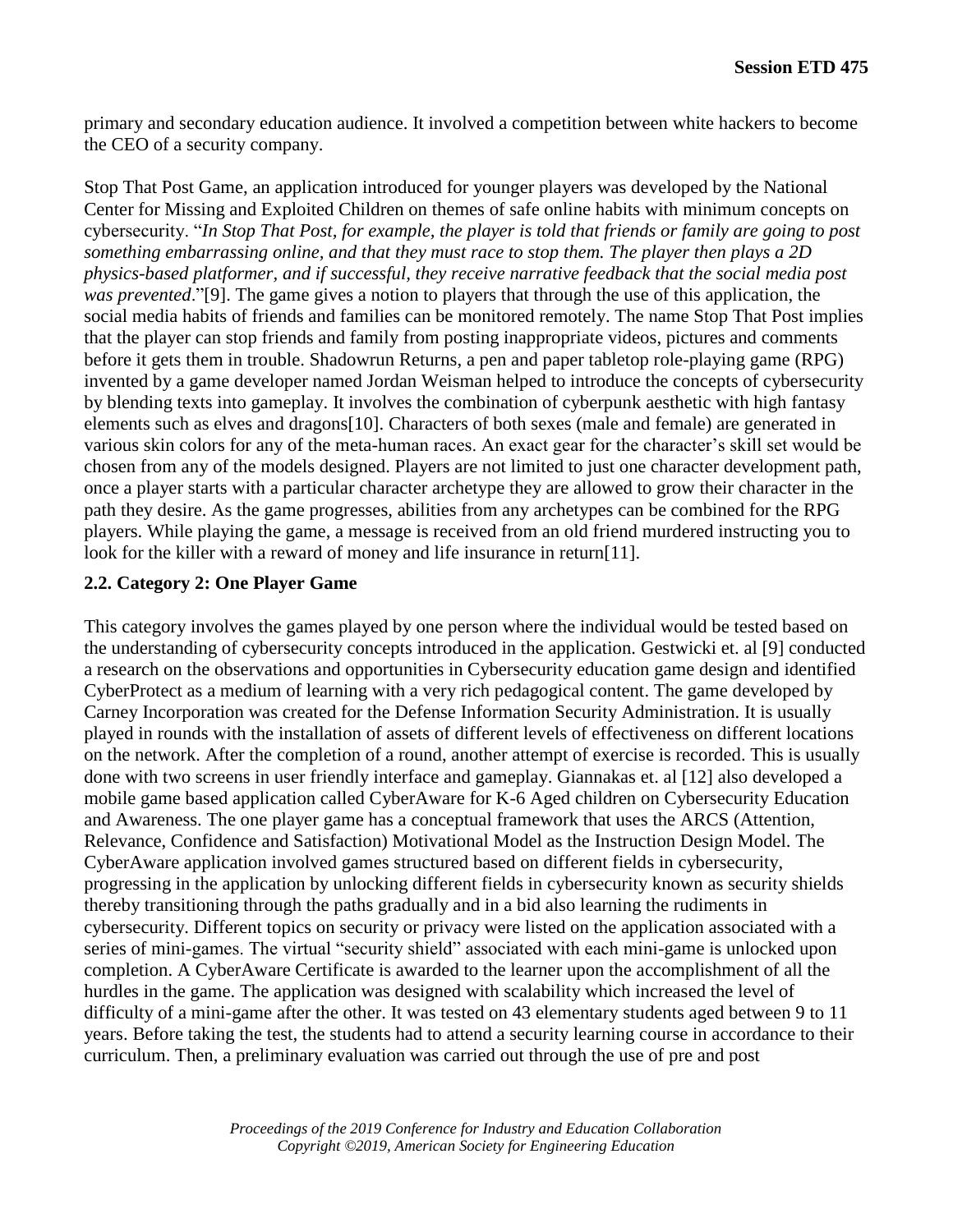questionnaires in which the results showed a significant improvement in the learning outcome of each student.

Kumaraguru et. al [\[13\]](#page-7-11) developed an online game called "Anti-Phishing Phil" with a major aim of educating and training users on how to defend against phishing attacks. It enables the learner to be able to differentiate the fraudulent links from the legitimate ones after consistent practice. It is an extension of the PhishGuru software earlier developed. The game is divided into four rounds, before the commencement of the game a short tutorial was provided on anti-phishing tips. For each of the rounds, Phil encounters eight worms with an embedded URL displayed when Phil gets closer to it. Phil is awarded 100 points if he is able to eat the good worms and reject the bad worms. At the end of the study the game was identified as a useful tool for knowledge acquisition and retention.

CyberCIEGE, a security awareness tool developed by the Naval Post Graduate School in 2005 employs the concept of information assurance for education and training. It has major components which includes the unique simulation engine, domain specific scenario definition language, scenario development tool and a video enhanced encyclopedia [\[14\].](#page-7-12) A virtual environment is birthed from the use of the scenario definition language. CyberCIEGE was used as a training and awareness tool in the US Navy. To fulfil the Navy requirements, Cone et. al [\[15\]](#page-7-13) designed two scenarios with the first scenario alerting the player of the fundamental problems and principles and the other scenario targeted at advanced users of computer assets with a major focus of the users on the basics of computer security. Raman et. al [\[16\]](#page-8-0) also used CyberCIEGE to investigate the grasp and application of cyber security concepts amongst graduate students. 20 scenarios were used in this research with each of them describing the concept of network security. The purpose of the study is to examine the effectiveness of this approach in learning cyber security concepts by putting game based scenarios into action. For this analysis, a study was conducted on 20 engineering graduate students offering a formal cyber security curriculum divided into 2 control groups. The first control group which contained 10 graduate students were tested without playing the game and the other control group which also comprises of 10 graduate students were tested after playing the game. The results displayed a better learning outcome for the group that played the game before the taking the test.

# **2.3. Category 3: Multi Player Game**

This category involves more than one player where the individuals were tested based on the understanding of cybersecurity concepts introduced in the application. It involves competition between different individuals or teams with reward based outcomes.

Nagaran et. al [\[17\]](#page-8-1) conducted a research on exploring Game Design for Cybersecurity Training and developed a gaming application called CyberNEXS which was designed to train users on the following fields in Cybersecurity; password usage and management, protection from malware and spam including the use of anti-virus and anti-malware tools with updated definitions and training on scanning, patch management, social engineering phishing techniques. The purpose of the application is to teach cyber defense and penetration testing skills to participants. It involved two teams; the blue team and the red team. CyberNEXS-CND (Computer Network Defense Centralized) is an exercise developed for defending a network under attack by the red team. There is also an administrator tagged the white team which served as a medium to communicate findings of the attack from the red team to the blue team. CyberNEXS-CND Lite was also a feature of the application developed for the availability of critical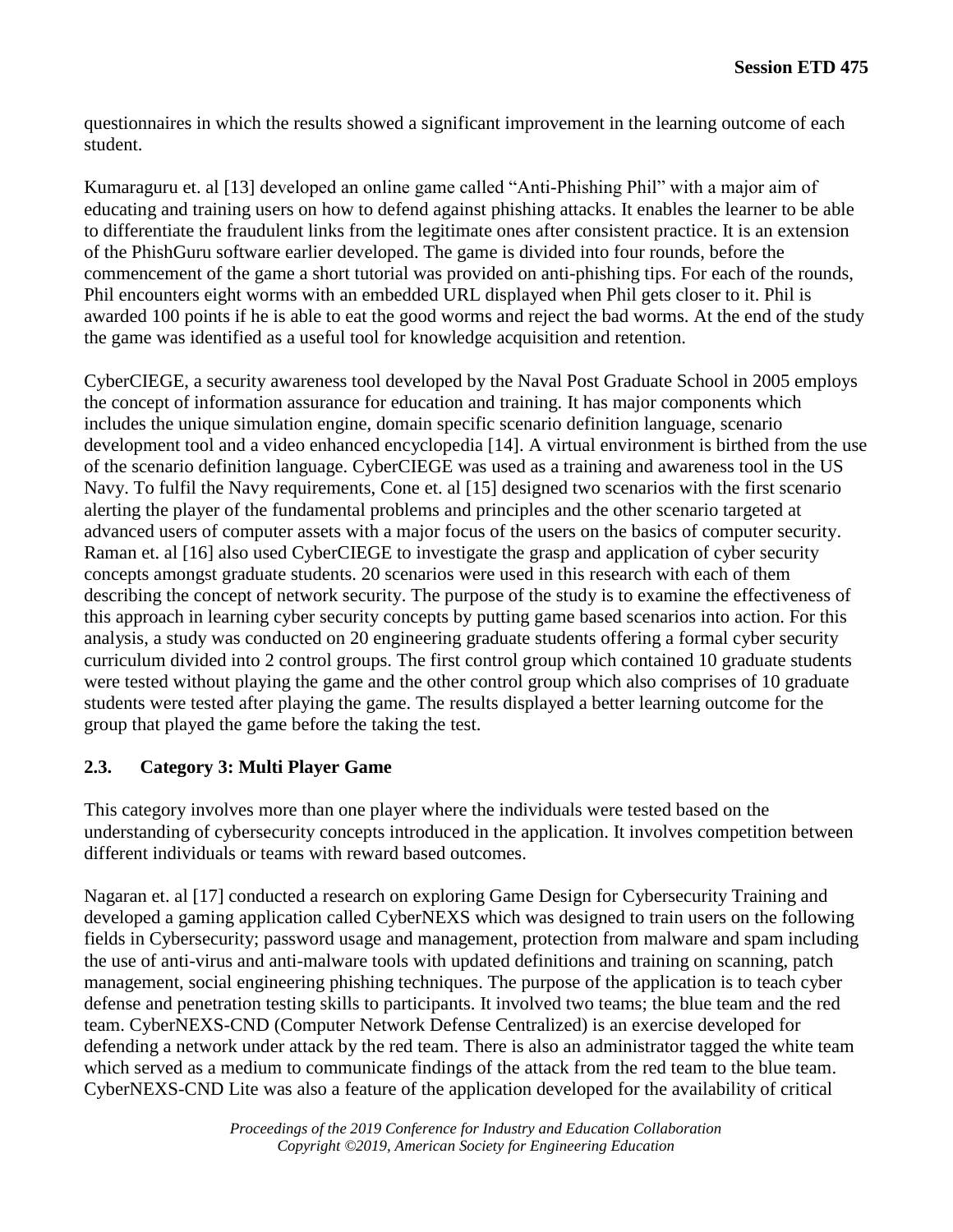services and secure hosts. CyberNEXS-Forensics was developed to discover evidence of intrusions and malware attacks, examining payloads, logs and trace attacks. CyberNEXS-CNA was developed to scan a system and exploit the vulnerabilities so as take control of the system. CyberNEXS-CTF (Capture the Flag) involves the two mode of operations with the first part of scanning a network and exploiting for full access control and the other part for defending the hosts from incoming attacks. There is an increasing use of the gaming application in health, education, management and other sectors. The genre of games used includes; Action Games, Role playing games, Adventure Games, Strategy Games, Sport Games, Fighting Games and Sandbox Games.

Boopathi et. al [\[18\]](#page-8-2) introduced a gaming approach to InCTF (India Capture The Flag) with an objective to learn cybersecurity at various levels, testing the knowledge of students on the concept of cybersecurity at the various times. Three rounds of learning were introduced in the paper; the learning round which majored on the introduction of the concepts of cybersecurity, jeopardy round which involved testing the knowledge of the participants based on the learning round through a gaming approach which divided the game into various levels and the interactive round which also involves the application of cyber security in the real world scenario through the creation of virtual images. Each team would have an understanding of their vulnerabilities so as to be able to attack other teams and defend their own systems from incoming attacks. A reward system would be implemented and teams which successfully launches an attack to the other team would be awarded points. This was done through the game server. Defense points were also awarded to teams that could successfully defend their system from attacks from other teams displaying results on a scoring board. Salazar et. al [\[19\]](#page-8-3) conducted a related research on high school students through augmented reality using virtual objects such as wooden shields as an interaction model for students to learn on the concepts of cybersecurity.

Jin et. al [\[20\]](#page-8-4) introduced a game based learning method on cybersecurity education for high school students. GenCyber High School summer camp was launched by Purdue University Northwest to increase awareness and interest in cybersecurity and to enable high school students understand the required and safe online behavior. The games embedded in the program includes the social engineering game, secure online behavior game, Cyber Defense Tower Game, 2D GenCyber Card Game. The different classes of games were embedded for an adequate understanding of the basic principles of cybersecurity. The game topics were chosen based on the level of importance, game player's interest, insight and experience of the principle investigators. It involved the use of the attacker-defender mechanism, highly interactive and reward based. Survey design was carried at the end of the summer camp to evaluate the effectiveness for possible improvement. SecurityCom, another multiplayer game was also developed for security personnel to validate theories learnt on the concept of cybersecurity . It was tested on the effectiveness of Shared Situational Awareness and against other security games earlier developed (CyberCIEGE, CyberProtect[\)\[21\].](#page-8-5)

### **3. Discussion**

Based on the classifications of the existing games highlighted above, distinct features were drawn out to identify the contributions of the model to the field of cybersecurity. The features below highlight the characteristics of the existing gaming models identified in this research paper.

• **Awareness:** These features entails minimal knowledge from the players on the concept of cybersecurity. It is majorly focused on evaluating the level of vulnerabilities in a system. Sufficient information is provided to the participants to develop the required skill for the game.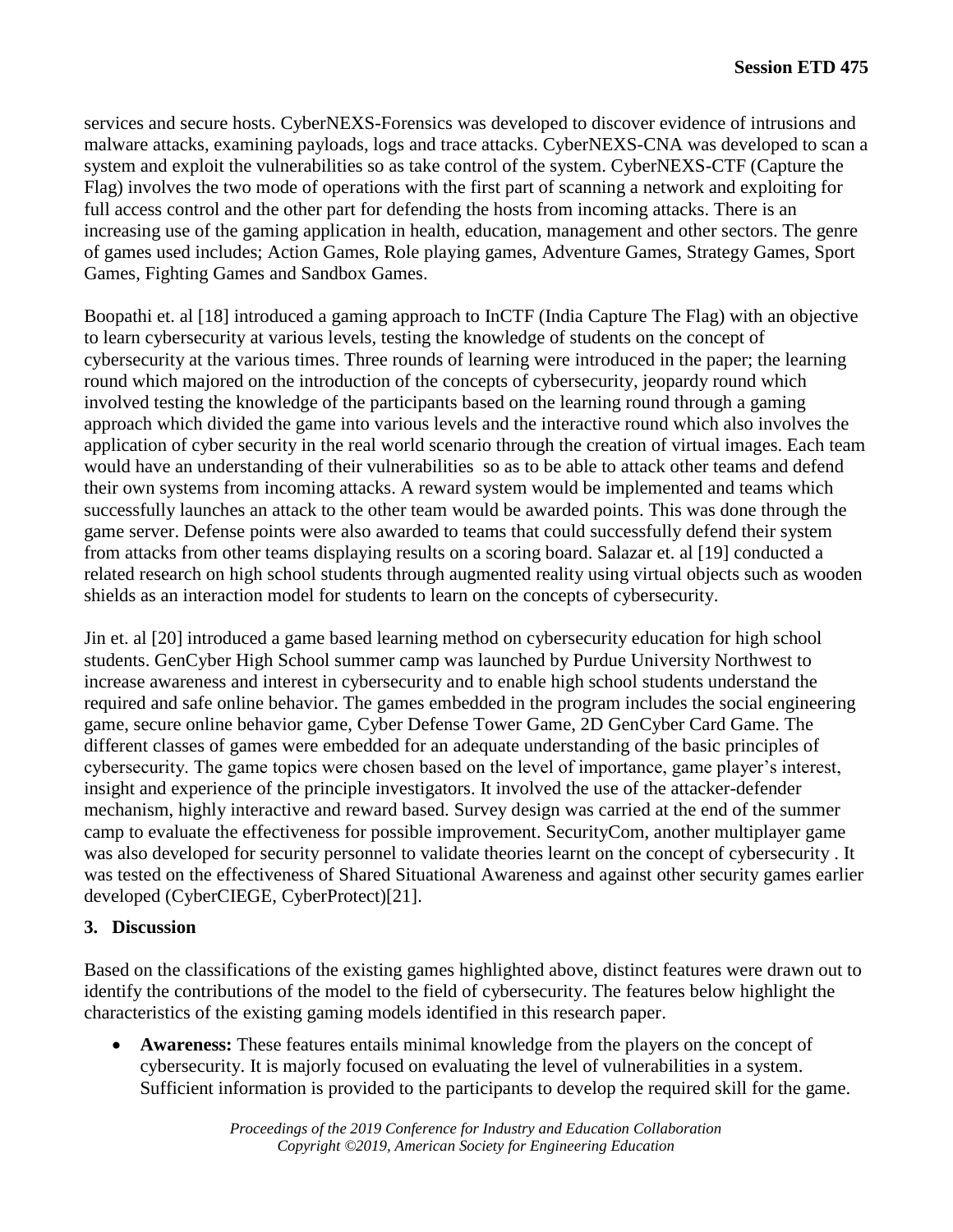- **Defensive Strategy:** In this feature, substantial knowledge is required by the player to be able to efficiently use the tools to defend cyber-attacks in the game.
- **Attacker Strategy:** Here, the learner is adequately trained and equipped with the knowledge of cybersecurity to attack the other players in the game.

| <b>Gaming Models</b> | Awareness      | <b>Defensive Strategies</b> | <b>Attacker Strategies</b> |
|----------------------|----------------|-----------------------------|----------------------------|
| CyberCiege           | Yes            | Yes                         | No                         |
| CyberProtect         | Yes            | N <sub>o</sub>              | No                         |
| CyberNexs            | N <sub>o</sub> | Yes                         | Yes                        |
| GenCyber             | Yes            | Yes                         | Yes                        |
| <b>InCTF</b>         | Yes            | Yes                         | Yes                        |
| CyberAware           | Yes            | N <sub>o</sub>              | N <sub>o</sub>             |
| SecurityCom          | Yes            | N <sub>o</sub>              | N <sub>o</sub>             |
| PhishGuru            | N <sub>o</sub> | Yes                         | Yes                        |

Table 1. Features of the Existing Gaming Models

The following section identifies the advantages and disadvantages of the categories mentioned above from the various models reviewed based on the categories described in the literature review.

### **3.1. Category 1 (Theoretical Approach)**

This section includes Control-Alt-Hack, Stop That Post and Shadow runs with the following advantages and advantages based the practical applications:

- *3.1.1. Advantages* 
	- Fun and Engaging.
	- Increased awareness of risks involved in computer security and career opportunities associated with it.

#### *3.1.2. Disadvantages*

- Not enough fun since there is no incorporation of key concepts into game play.
- Longer assimilation time.
- Inadequate pedagogical content.

### **3.2. Category 2 (One Player Game)**

This involves the classification of the following gaming models; CyberProtect, CyberAware, PhishGuru, CyberCIEGE with the following pros and cons based the practical applications:

#### *3.2.1. Advantages*

- User friendly interface for interaction with learner.
- Stimulates learners' interest with the pedagogical scenarios.
- It involves active participation of the learner with the constant problem solving method.
- It is scalable and flexible.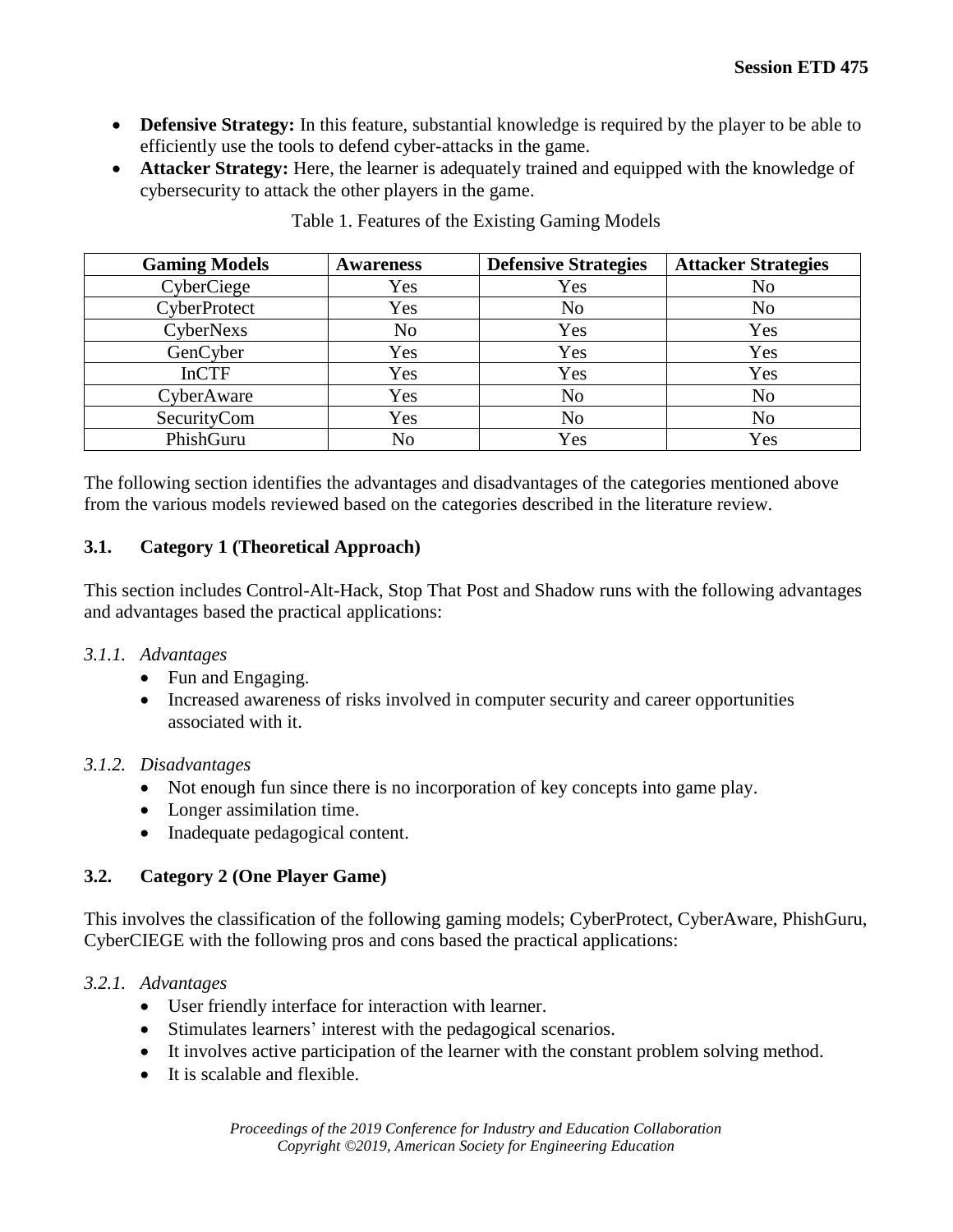- Clear cut objectives for the learner to get familiar with the concept of cybersecurity.
- Guaranteed result of instant feedback for improved learning.

### *3.2.2. Disadvantages*

- Overtime it becomes a monotonous activity as it becomes less challenging to the learner involved.
- Players' decisions are against discrete and algorithmic opponents.

# **3.3. Category 3 (Multi Player Game)**

This includes CyberNEXS, InCTF, GenCyber and SecurityCom with the below advantages and disadvantages:

#### *3.3.1. Advantages*

- It allows for increased situational awareness.
- Improved level of engagement among participants.
- Increase in social connections through team competitions.
- Increased level of enthusiasm especially in a reward based outcome.
- There is a direct engagement in the real or virtual cybersecurity challenges.
- The players learn how to harden systems and how to think like attackers and defenders which can be applicable in the real world.
- It is flexible, scalable and highly interactive.

### *3.3.2. Disadvantages*

- It can be time consuming as it involves input from different individuals or teams.
- The knowledge acquired might be used for nefarious purposes.
- It can result to heavy consumption of bandwidth and space.

The various categories have adequately explained the different game based learning systems in existence till date highlighting the advantages and disadvantages of each of the classes. The gaming application that stood out amongst all that was reviewed are the InCTF and GenCyber application. These applications are self-explanatory as they involved walkthroughs which made it easier for the learner to grasp the basics of cybersecurity before proceeding to carry out the assessment test. Also, the assessment test was very interactive with of the involvement of the attacker and defender. This interactive medium of learning enables the learner(s) to adequately understand what is required in the world of cybersecurity with the test carried out in a virtual and physical environment.

### **4. Conclusion**

Cybersecurity plays a prominent role in the society today. Incorporating games into learning has proven to improve the learning outcome overtime. The major objective of this paper is to review the existing Game Based Learning (GBL) in cybersecurity, categorizing the studies into themes and identifying the various approaches, shortcomings were also highlighted. Valid tools have been developed to consolidate and enhance learning. The multiplayer game approach can be identified as one of the best interactive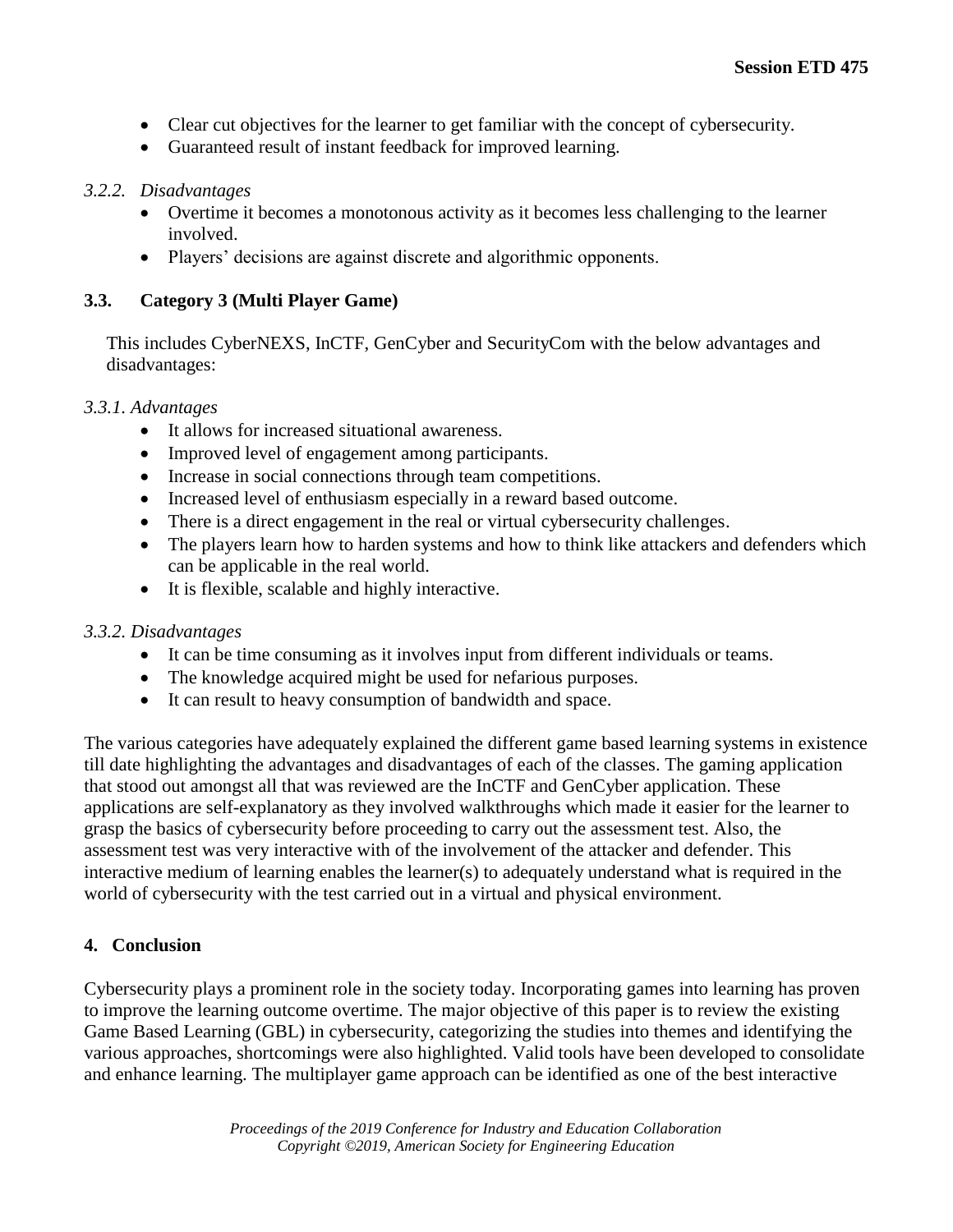mediums for GBL with more advantages and less disadvantages. However, a collaboration of the above mentioned systems with better improvement on the scalability, flexibility and increased use of themes can better equip and prepare students on cybersecurity education. Also, an improvement on the existing game based learning system is recommended to include the added features on awareness, defensive and attacker strategies. For future research, we would recommend an introduction of naturality to further improve on the existing features on the Multiplayer Game category for maximum effectiveness .

#### **5. Acknowledgement**

This research is made possible by the National Science Foundation under grant 1723650. The authors are grateful to the support of Department of Technology Systems in the College of Engineering and Technology at East Carolina University.

### **6. Biblography**

- <span id="page-7-0"></span>[1] UBC (n.d.) Game Based Learning: An Emerging Market Analysis. Retrieved from: <https://blogs.ubc.ca/gamebasedlearning/history/>
- [2] Eames, J. (2014). What Game-Based Learning Can Do for Student Achievement. EdSurge. Retrieved from: <https://www.edsurge.com/news/2014-05-28-what-game-based-learning-can-do-for-student-achievement>
- <span id="page-7-1"></span>[3] Paloalto (n.d.) What is Cybersecurity? A Definition of Cybersecurity. Paloalto Networks. Retrieved from: <https://www.paloaltonetworks.com/cyberpedia/what-is-cyber-security>
- <span id="page-7-2"></span>[4] CISCO. (2014). Annual Security Report. [PDF Document] Retrieved from: [http://www.cisco.com/web/offer/gist\\_ty2\\_asset/Cisco\\_2014\\_ ASR.pdf.](http://www.cisco.com/web/offer/gist_ty2_asset/Cisco_2014_%20ASR.pdf)
- <span id="page-7-3"></span>[5] Johnson, T.J. (2016). The Cybersecurity Skills Gap – And How to Fill it. Nemertes. Retrieved from: <https://nemertes.com/cybersecurity-skills-gap-fill/>
- <span id="page-7-4"></span>[6] Center for Strategic and International Studies. (2013).The Economic Impact of Cybercrime and Cyber Espionage. Retrieved from: [http://csis.org/files/publication/60396rpt\\_cybercrimecost\\_0713\\_ph4\\_0.pdf](http://csis.org/files/publication/60396rpt_cybercrimecost_0713_ph4_0.pdf)
- <span id="page-7-5"></span>[7] Control-Alt-Hack (n.d.) White Hacking For Fun and Profit. Retrieved from:<http://www.controlalthack.com/index.php>
- <span id="page-7-6"></span>[8] Denning, T., Lerner, A., Shostack, A. & Kohno, T. (2013). Control-Alt-Hack: The Design and Evaluation of a Card Game for Computer Security Awareness and Education. Computer Science & Engineering. University of Washington. ACM Publication. Retrieved from:<http://dx.doi.org/10.1145/2508859.2516753>
- <span id="page-7-7"></span>[9] Gestwicki, P., & Stumbaugh, K. (2015). Observations and Opportunities in Cybersecurity Education Game Design. *IEEE Conference on Computer Games: AI, Animation, Mobile, Multimedia, Educational and Serious Games (CGAME) Louisville*. DOI[:10.1109/CGames.2015.7272970](http://dx.doi.org.jproxy.lib.ecu.edu/10.1109/CGames.2015.7272970)
- <span id="page-7-8"></span>[10] Miller, M. (2013). The Archetypes of Shadowrun Returns. Game Informer. Retrieved from: <http://www.gameinformer.com/b/features/archive/2013/01/02/shadowrun-returns-online-feature.aspx>
- <span id="page-7-9"></span>[11] Trevor, T. (2013) Shadowrun Returns. The Straits Times. Retrieved from: http://search.proquest.com.jproxy.lib.ecu.edu/docview/1428300519?accountid=10639
- <span id="page-7-10"></span>[12] Giannakas, F., Kambourakis, G. & Gritzalis, S. (2015). CyberAware: A Mobile Game-Based App for Cybersecurity Education and Awareness. *International Conference on Interactive Mobile Communication Technologies and Learning (IMCL) Greece*.
- <span id="page-7-11"></span>[13] Kumaraguru, P., Sheng, S., Acquisiti A., Cranor, L.F. & Hong, J. (2010). Teaching Johnny Not to Fall. Carnegie Mellon University. ACM Transactions on Internet Technology, Vol. 10, No. 2, Article 7. Retrieved from: [http://doi.acm.org/10.1145/1754393.1754396.](http://doi.acm.org/10.1145/1754393.1754396)
- <span id="page-7-12"></span>[14] Irvine, C.E, Thompson, M.F. & Allen, K. (2005). CyberCIEGE: An Extensible Tool for Information Assurance Education. Naval Postgraduate School, Monterey, CA. Retrieved from: [http://cisr.nps.edu/cyberciege/downloads/CISSE\\_CyberCIEGE\\_NPS\\_050305.pdf](http://cisr.nps.edu/cyberciege/downloads/CISSE_CyberCIEGE_NPS_050305.pdf)
- <span id="page-7-13"></span>[15] Cone, B.D., Irvine, C.E., Thompson, M.F. & Nguyen, T.D. (2006). A Video Game for Cyber Security Training and Awareness. Department of Computer Science. Naval Postgraduate School, Monterey, CA.

*Proceedings of the 2019 Conference for Industry and Education Collaboration Copyright ©2019, American Society for Engineering Education*